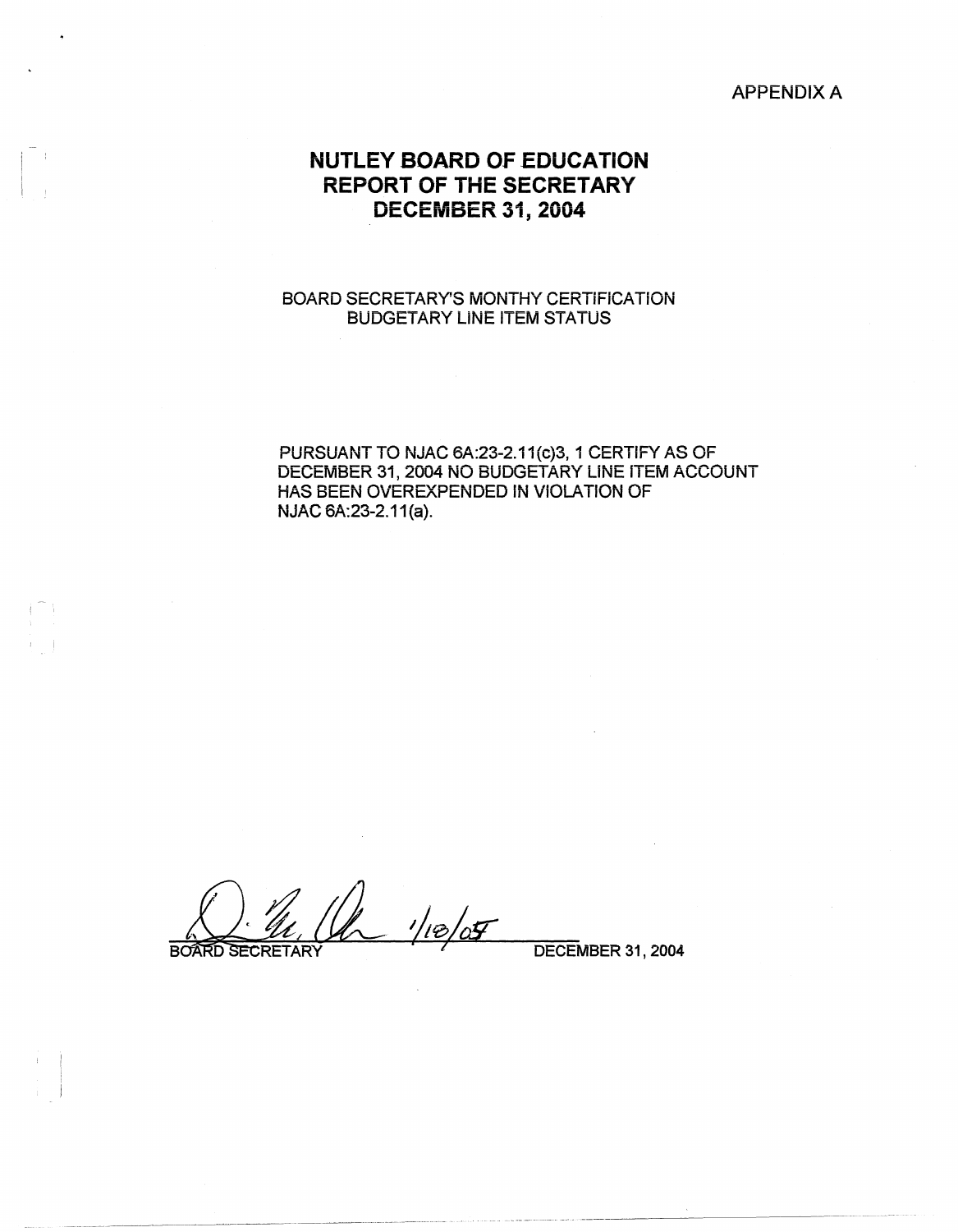$\ddot{\phantom{a}}$ 

|             | <b>Starting date</b> | 7/1/04                         | Ending date 12/31/04                        |                                    | <b>Fund: 10</b>   |                 |
|-------------|----------------------|--------------------------------|---------------------------------------------|------------------------------------|-------------------|-----------------|
|             | Assets:              |                                |                                             | <b>Assets and Resources</b>        |                   |                 |
| 101         |                      | Cash in bank                   |                                             |                                    |                   | \$3,129,976.19  |
| $102 - 106$ |                      | Cash Equivalents               |                                             |                                    |                   | \$4,020.00      |
| 111         |                      | Investments                    |                                             |                                    |                   | \$0.00          |
| 116         |                      | <b>Capital Reserve Account</b> |                                             |                                    |                   | \$117,732.52    |
| 121         |                      | Tax levy Receivable            |                                             |                                    |                   | \$0.00          |
|             |                      |                                |                                             |                                    |                   |                 |
|             |                      | Accounts Receivable:           |                                             |                                    |                   |                 |
| 132         |                      | Interfund                      |                                             |                                    | \$8,234.85        |                 |
| 141         |                      |                                | Intergovernmental - State                   |                                    | (\$0.88)          |                 |
| 142         |                      |                                | Intergovernmental - Federal                 |                                    | \$0.00            |                 |
| 143         |                      |                                | Intergovernmental - Other                   |                                    | \$0.00            |                 |
| 153, 154    |                      |                                | Other (net of estimated uncollectable of \$ |                                    | \$19,132.26       | \$27,366.23     |
|             |                      | Loans Receivable:              |                                             |                                    |                   |                 |
| 131         |                      | Interfund                      |                                             |                                    | \$0.00            |                 |
| 51, 152     |                      |                                | Other (Net of estimated uncollectable of \$ |                                    | \$0.00            | \$0.00          |
|             |                      | <b>Other Current Assets</b>    |                                             |                                    |                   | \$0.00          |
|             | <b>Resources:</b>    |                                |                                             |                                    |                   |                 |
| 301         |                      | <b>Estimated revenues</b>      |                                             |                                    | \$43,394,228.00   |                 |
| 302         |                      | Less revenues                  |                                             |                                    | (\$20,931,055.81) | \$22,463,172.19 |
|             |                      |                                | <b>Total assets and resources</b>           |                                    |                   | \$25,742,267.13 |
|             |                      |                                |                                             | <b>Liabilities and fund equity</b> |                   |                 |
|             | Liabilities:         |                                |                                             |                                    |                   |                 |
|             |                      |                                |                                             |                                    |                   |                 |
| 411         |                      |                                | Intergovernmental accounts payable - state  |                                    |                   | \$0.00          |
| 421         |                      | Accounts payable               |                                             |                                    |                   | \$3,866.96      |
| 431         |                      | Contracts payable              |                                             |                                    |                   | \$0.00          |
| 451         |                      | Loans payable                  |                                             |                                    |                   | \$0.00          |

481 Deferred revenues Other current liabilities

Total liabilities

**\$3,866.96** 

\$0.00 \$0.00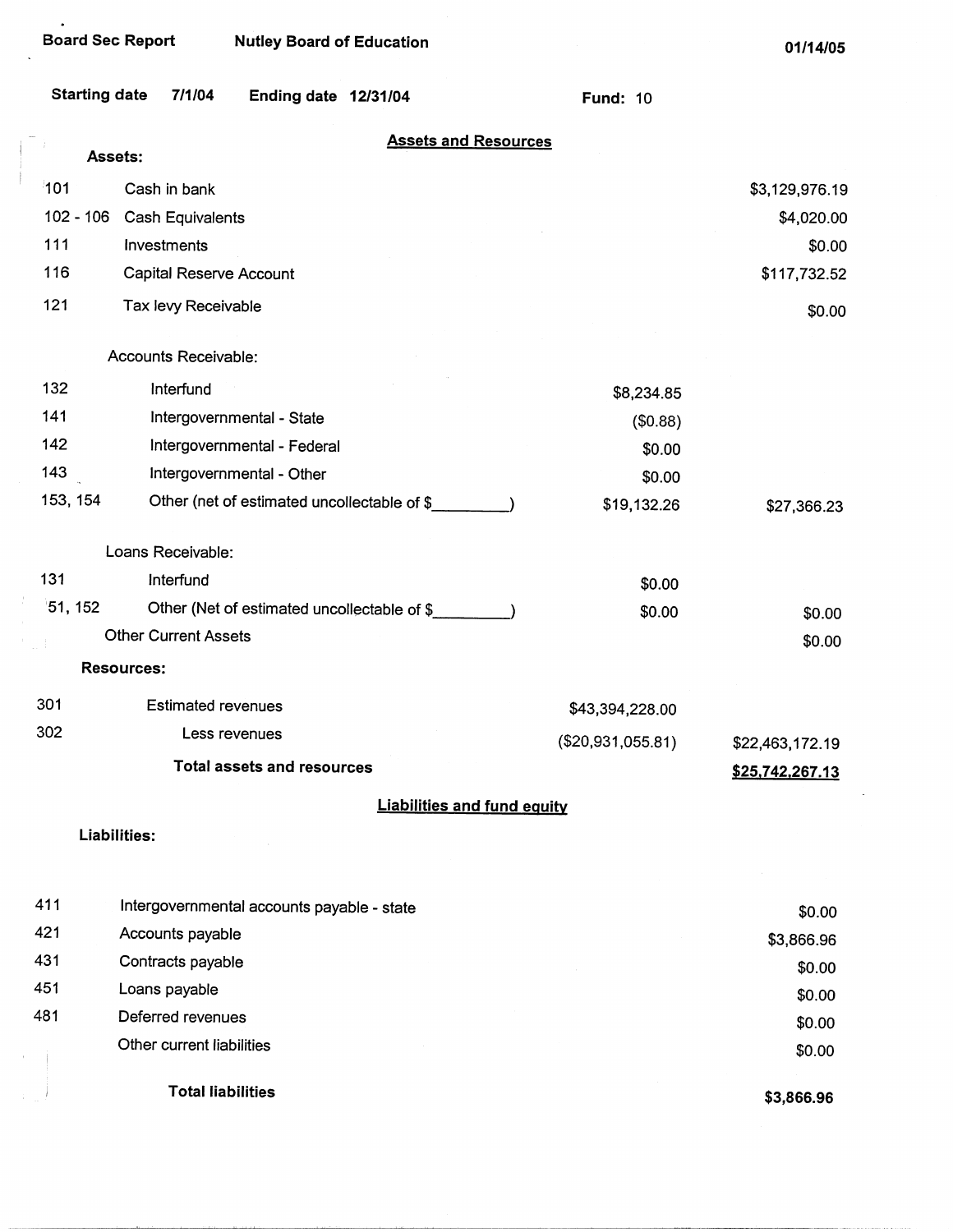| <b>Board Sec Report</b> | <b>Nutley Board of Education</b> |
|-------------------------|----------------------------------|
|-------------------------|----------------------------------|

| Starting date 7/1/04 |  | Ending date 12/31/04 |  | <b>Fund: 10</b> |  |
|----------------------|--|----------------------|--|-----------------|--|
|----------------------|--|----------------------|--|-----------------|--|

### **Fund Balance:**

| Appropriated:  |                 |                                                        |                   |                   |                   |                   |
|----------------|-----------------|--------------------------------------------------------|-------------------|-------------------|-------------------|-------------------|
| 753,754        |                 | Reserve for encumbrances                               |                   |                   | \$20,193,351.74   |                   |
| 761            |                 | Capital reserve account - July                         |                   |                   | \$116,706.45      |                   |
| 604            |                 | Add: Increase in capital reserve                       |                   |                   | \$0.00            |                   |
| 307            |                 | Less: Budgeted w/d from capital reserve eligible costs |                   |                   | \$0.00            |                   |
| 309            |                 | Less: Budgeted w/d from capital reserve excess costs   |                   |                   | \$0.00            | \$116,706.45      |
| 762            |                 | Adult education programs                               |                   |                   | \$0.00            |                   |
| 751,752,76x    |                 | Other reserves                                         |                   |                   | \$0.00            |                   |
| 601            |                 | Appropriations                                         |                   | \$42,786,146.92   |                   |                   |
| 602            |                 | Less: Expenditures                                     | (\$19,338,043.26) |                   |                   |                   |
|                |                 | Encumbrances                                           | (\$20,193,321.32) | (\$39,531,364.58) | \$3,254,782.34    |                   |
|                |                 | <b>Total appropriated</b>                              |                   |                   | \$23,564,840.53   |                   |
|                | Unappropriated: |                                                        |                   |                   |                   |                   |
| 770            |                 | Fund balance, July 1                                   |                   |                   | \$1,314,654.04    |                   |
| 303            |                 | <b>Budgeted fund balance</b>                           |                   |                   | \$858,905.60      |                   |
|                |                 | <b>Total fund balance</b>                              |                   |                   |                   | \$25,738,400.17   |
|                |                 | <b>Total liabilities and fund equity</b>               |                   |                   |                   | \$25,742,267.13   |
|                |                 | <b>Recapitulation of Budgeted Fund Balance:</b>        |                   |                   |                   |                   |
|                |                 |                                                        |                   | <b>Budgeted</b>   | <b>Actual</b>     | Variance          |
| Appropriations |                 |                                                        |                   | \$42,786,146.92   | \$39,531,364.58   | \$3,254,782.34    |
| Revenues       |                 |                                                        |                   | (\$43,394,228.00) | (\$20,931,055.81) | (\$22,463,172.19) |

**Subtotal** Change in capital reserve account: Plus - Increase in reserve Less - Withdrawal from reserve **Subtotal** Less: Adjustment for prior year Budgeted fund balance (\$608,081.08) \$0.00 \$0.00 (\$608,081.08) (\$250,824.52) (\$858,905.60) \$18,600,308.77 \$1,026.07 \$0.00 \$18,601,334.84 (\$250,824.52) \$18,350,510.32 (\$19,208,389.85) (\$1,026.07) {\$19,209,415.92) (\$19,209,415.92)

Prepared and submitted by:

Board Secretary

 $^{\prime}/\scriptstyle i\partial/\scriptstyle\varrho$ 

∵ Óat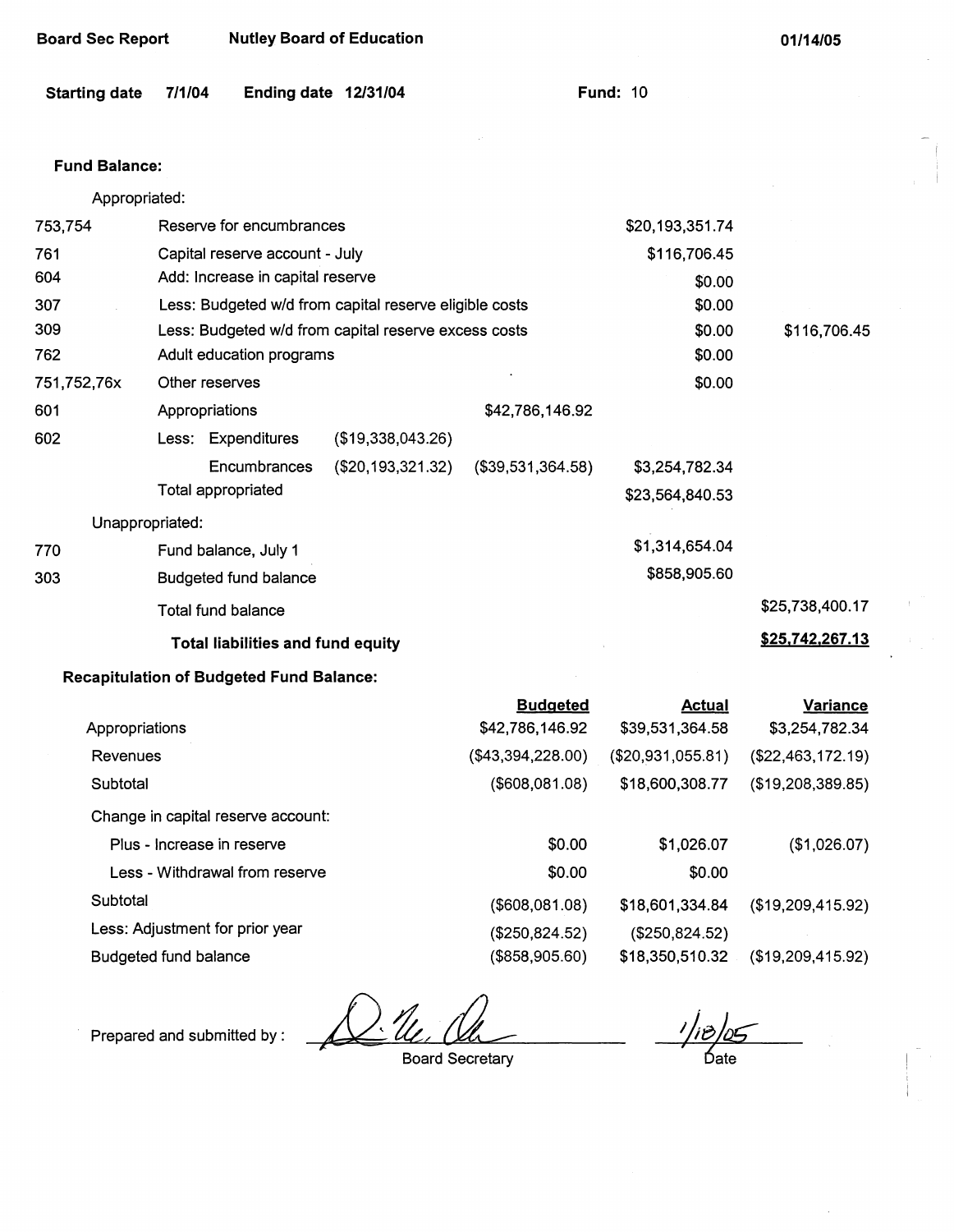$\bullet$ 

 $\pm$   $\pm$ 

**01/14/05** 

 $\hat{\mathcal{A}}$ 

| Starting date | 7/1/04 | Ending date 12/31/04 |  |
|---------------|--------|----------------------|--|
|               |        |                      |  |

**Fund:** 20

| <b>Assets and Resources</b> |  |  |
|-----------------------------|--|--|
|                             |  |  |

|             | <b>Assets:</b>                              |                                                                                                                                                        |                |
|-------------|---------------------------------------------|--------------------------------------------------------------------------------------------------------------------------------------------------------|----------------|
| 101         | Cash in bank                                |                                                                                                                                                        | \$78,080.30    |
| $102 - 106$ | Cash Equivalents                            |                                                                                                                                                        | \$0.00         |
| 111         | Investments                                 |                                                                                                                                                        | \$0.00         |
| 116         | Capital Reserve Account                     |                                                                                                                                                        | \$0.00         |
| 121         | Tax levy Receivable                         |                                                                                                                                                        | \$0.00         |
|             | Accounts Receivable:                        |                                                                                                                                                        |                |
| 132         | Interfund                                   | \$0.00                                                                                                                                                 |                |
| 141         | Intergovernmental - State                   | \$694.07                                                                                                                                               |                |
| 142         | Intergovernmental - Federal                 | \$440.96                                                                                                                                               |                |
| 143         | Intergovernmental - Other                   | \$0.00                                                                                                                                                 |                |
| 153, 154    | Other (net of estimated uncollectable of \$ | \$0.00                                                                                                                                                 | \$1,135.03     |
|             | Loans Receivable:                           |                                                                                                                                                        |                |
| 131         | Interfund                                   | \$0.00                                                                                                                                                 |                |
| 51, 152     | Other (Net of estimated uncollectable of \$ | \$0.00                                                                                                                                                 | \$0.00         |
|             | <b>Other Current Assets</b>                 |                                                                                                                                                        | \$0.00         |
|             | <b>Resources:</b>                           |                                                                                                                                                        |                |
| 301         | <b>Estimated revenues</b>                   | \$1,425,149.00                                                                                                                                         |                |
| 302         | Less revenues                               | (\$182,637.00)                                                                                                                                         | \$1,242,512.00 |
|             | <b>Total assets and resources</b>           |                                                                                                                                                        | \$1,321,727.33 |
|             |                                             | <b>Liabilities and fund equity</b>                                                                                                                     |                |
|             | Liabilities:                                |                                                                                                                                                        |                |
| 411         | Intergovernmental accounts payable - state  |                                                                                                                                                        | \$59,834.47    |
| 421         | Accounts payable                            |                                                                                                                                                        | \$39,381.15    |
| 431         | Contracts payable                           |                                                                                                                                                        | \$0.00         |
| 451         | Loans payable                               |                                                                                                                                                        | \$0.00         |
| 481         | Deferred revenues                           |                                                                                                                                                        | \$127,127.92   |
|             | Other current liabilities                   | المنافعة المنافعة المنافعة المنافعة.<br>منافعة المنافعة المنافعة المنافعة المنافعة المنافعة المنافعة المنافعة المنافعة المنافعة المنافعة المنافعة المن | \$257.80       |
|             | <b>Total liabilities</b>                    |                                                                                                                                                        | \$226,601.34   |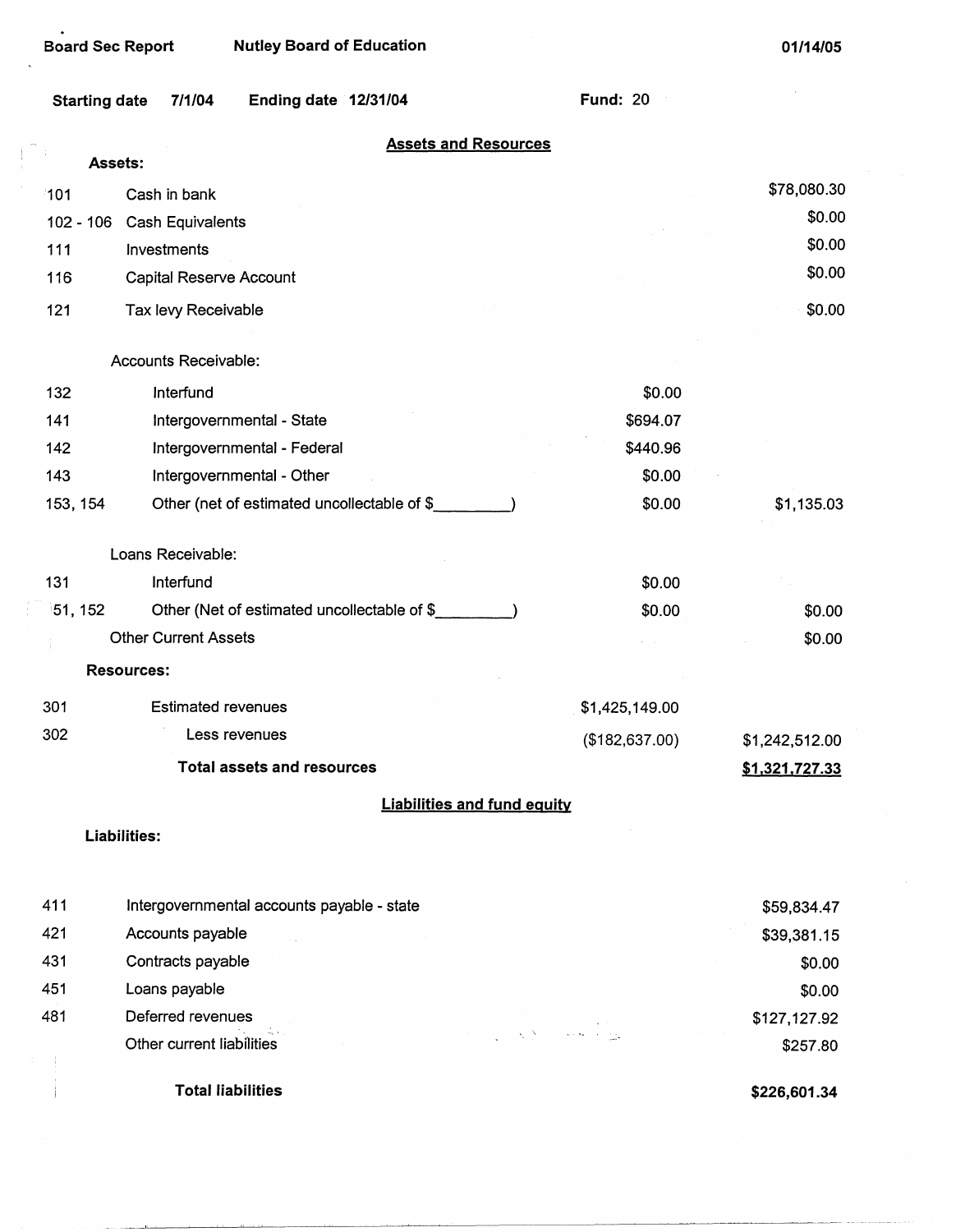| <b>Board Sec Report</b> |                            | <b>Nutley Board of Education</b>                |                                                        |                  | 01/14/05        |                  |
|-------------------------|----------------------------|-------------------------------------------------|--------------------------------------------------------|------------------|-----------------|------------------|
| <b>Starting date</b>    | 7/1/04                     | Ending date 12/31/04                            |                                                        |                  | <b>Fund: 20</b> |                  |
| <b>Fund Balance:</b>    |                            |                                                 |                                                        |                  |                 |                  |
| Appropriated:           |                            |                                                 |                                                        |                  |                 |                  |
| 753,754                 |                            | Reserve for encumbrances                        |                                                        |                  | \$151,738.74    |                  |
| 761                     |                            | Capital reserve account - July                  |                                                        |                  | \$0.00          |                  |
| 604                     |                            | Add: Increase in capital reserve                |                                                        |                  | \$0.00          |                  |
| 307                     |                            |                                                 | Less: Budgeted w/d from capital reserve eligible costs |                  | \$0.00          |                  |
| 309                     |                            |                                                 | Less: Budgeted w/d from capital reserve excess costs   |                  | \$0.00          | \$0.00           |
| 762                     |                            | Adult education programs                        |                                                        |                  | \$0.00          |                  |
| 751,752,76x             | Other reserves             |                                                 |                                                        |                  | \$0.00          |                  |
| 601                     | Appropriations             |                                                 |                                                        | \$1,575,629.37   |                 |                  |
| 602                     |                            | Less: Expenditures                              | (\$347,587.28)                                         |                  |                 |                  |
|                         |                            | Encumbrances                                    | (\$191, 119.69)                                        | (\$538,706.97)   | \$1,036,922.40  |                  |
|                         |                            | Total appropriated                              |                                                        |                  | \$1,188,661.14  |                  |
| Unappropriated:         |                            |                                                 |                                                        |                  |                 |                  |
| 770                     |                            | Fund balance, July 1                            |                                                        |                  | \$0.00          |                  |
| 303                     |                            | <b>Budgeted fund balance</b>                    |                                                        |                  | (\$93,535.15)   |                  |
|                         |                            | <b>Total fund balance</b>                       |                                                        |                  |                 | \$1,095,125.99   |
|                         |                            | Total liabilities and fund equity               |                                                        |                  |                 | \$1,321,727.33   |
|                         |                            | <b>Recapitulation of Budgeted Fund Balance:</b> |                                                        |                  |                 |                  |
|                         |                            |                                                 |                                                        | <b>Budgeted</b>  | <b>Actual</b>   | <b>Variance</b>  |
| Appropriations          |                            |                                                 |                                                        | \$1,575,629.37   | \$538,706.97    | \$1,036,922.40   |
| Revenues                |                            |                                                 |                                                        | (\$1,425,149.00) | (\$182,637.00)  | (\$1,242,512.00) |
| Subtotal                |                            |                                                 |                                                        | \$150,480.37     | \$356,069.97    | (\$205,589.60)   |
|                         |                            | Change in capital reserve account:              |                                                        |                  |                 |                  |
|                         | Plus - Increase in reserve |                                                 |                                                        | \$0.00           | \$0.00          | \$0.00           |
|                         |                            | Less - Withdrawal from reserve                  |                                                        | \$0.00           | \$0.00          |                  |
| Subtotal                |                            |                                                 |                                                        | \$150,480.37     | \$356,069.97    | (\$205,589.60)   |
|                         |                            | Less: Adjustment for prior year                 |                                                        | (\$56,945.22)    | (\$56,945.22)   |                  |

Budgeted fund balance \$93,535.15

Prepared and submitted by :

Board Secretary

*ihBI~ 1* , Date

\$299,124.75

(\$205,589.60)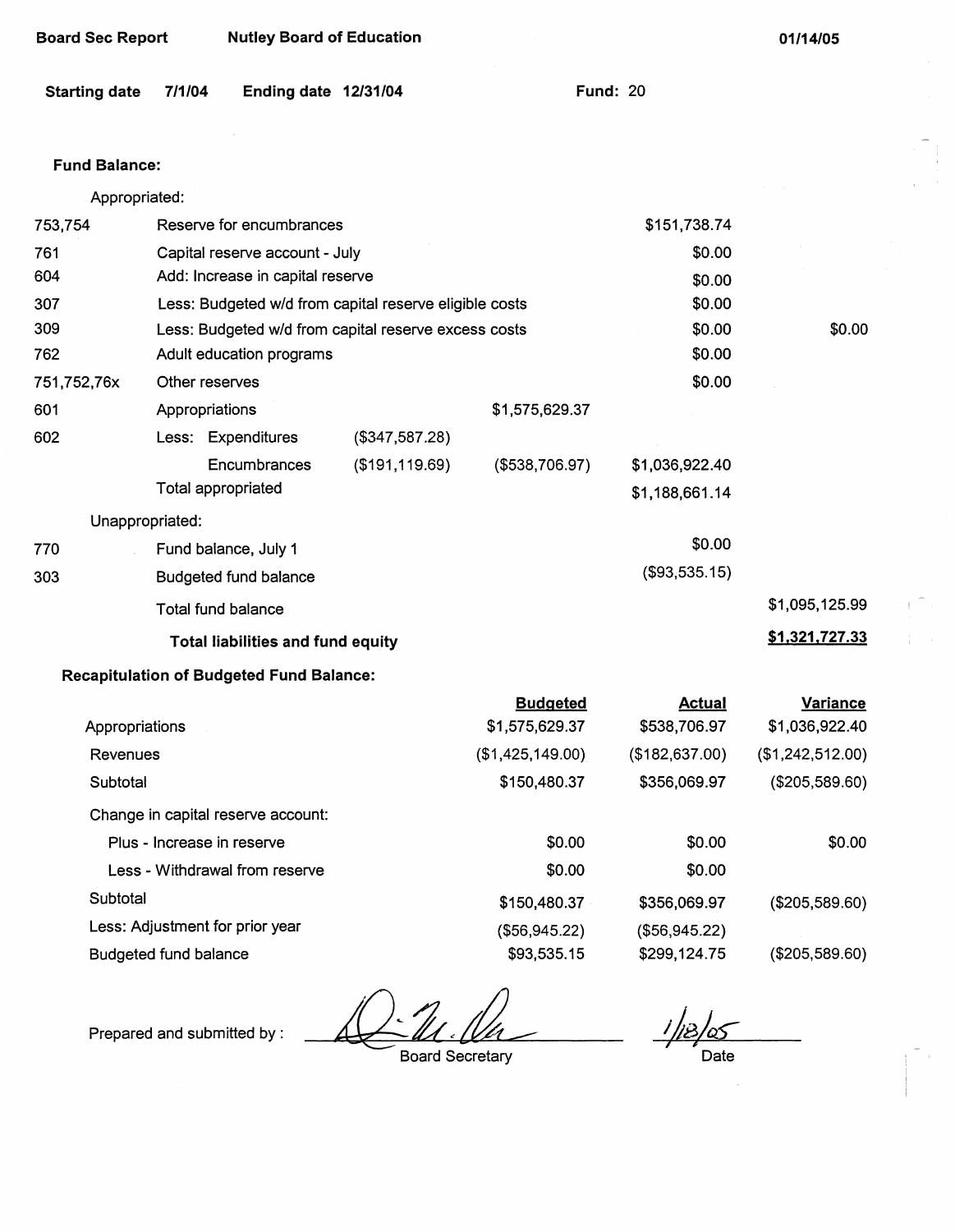$\alpha=0.5$  . The following the modelling condition in the second

J.

 $\pm$ 

 $\mathcal{A}$ 

**01/14/05** 

| <b>Starting date</b> | 7/1/04<br>Ending date 12/31/04              | <b>Fund: 30</b>  |                  |
|----------------------|---------------------------------------------|------------------|------------------|
| Assets:              | <b>Assets and Resources</b>                 |                  |                  |
| ា01                  | Cash in bank                                |                  | (\$346,774.38)   |
| $102 - 106$          | Cash Equivalents                            |                  | \$0.00           |
| 111                  | Investments                                 |                  | \$0.00           |
| 116                  | <b>Capital Reserve Account</b>              |                  | \$0.00           |
| 121                  | Tax levy Receivable                         |                  | \$0.00           |
|                      | Accounts Receivable:                        |                  |                  |
| 132                  | Interfund                                   | \$0.00           |                  |
| 141                  | Intergovernmental - State                   | \$1,744,416.75   |                  |
| 142                  | Intergovernmental - Federal                 | \$0.00           |                  |
| 143                  | Intergovernmental - Other                   | \$0.00           |                  |
| 153, 154             | Other (net of estimated uncollectable of \$ | \$0.00           | \$1,744,416.75   |
|                      | Loans Receivable:                           |                  |                  |
| 131                  | Interfund                                   | \$0.00           |                  |
| 151, 152             | Other (Net of estimated uncollectable of \$ | \$0.00           | \$0.00           |
|                      | <b>Other Current Assets</b>                 |                  | \$0.00           |
|                      | <b>Resources:</b>                           |                  |                  |
| 301                  | <b>Estimated revenues</b>                   | \$0.00           |                  |
| 302                  | Less revenues                               | (\$1,364,348.30) | (\$1,364,348.30) |
|                      | <b>Total assets and resources</b>           |                  | \$33,294.07      |
|                      | <b>Liabilities and fund equity</b>          |                  |                  |
|                      | <b>Liabilities:</b>                         |                  |                  |
| 101                  | Cash in bank                                |                  | (\$346,774.38)   |
| 411                  | Intergovernmental accounts payable - state  |                  | \$0.00           |
| 421                  | Accounts payable                            |                  | \$284,104.27     |
| 431                  | Contracts payable                           |                  | \$0.00           |
| 451                  | Loans payable                               |                  | \$0.00           |
| 481                  | Deferred revenues                           |                  | \$1,939,323.65   |
|                      | Other current liabilities                   |                  | \$8,226.80       |
|                      | <b>Total liabilities</b>                    |                  | \$2,231,654.72   |

الشائب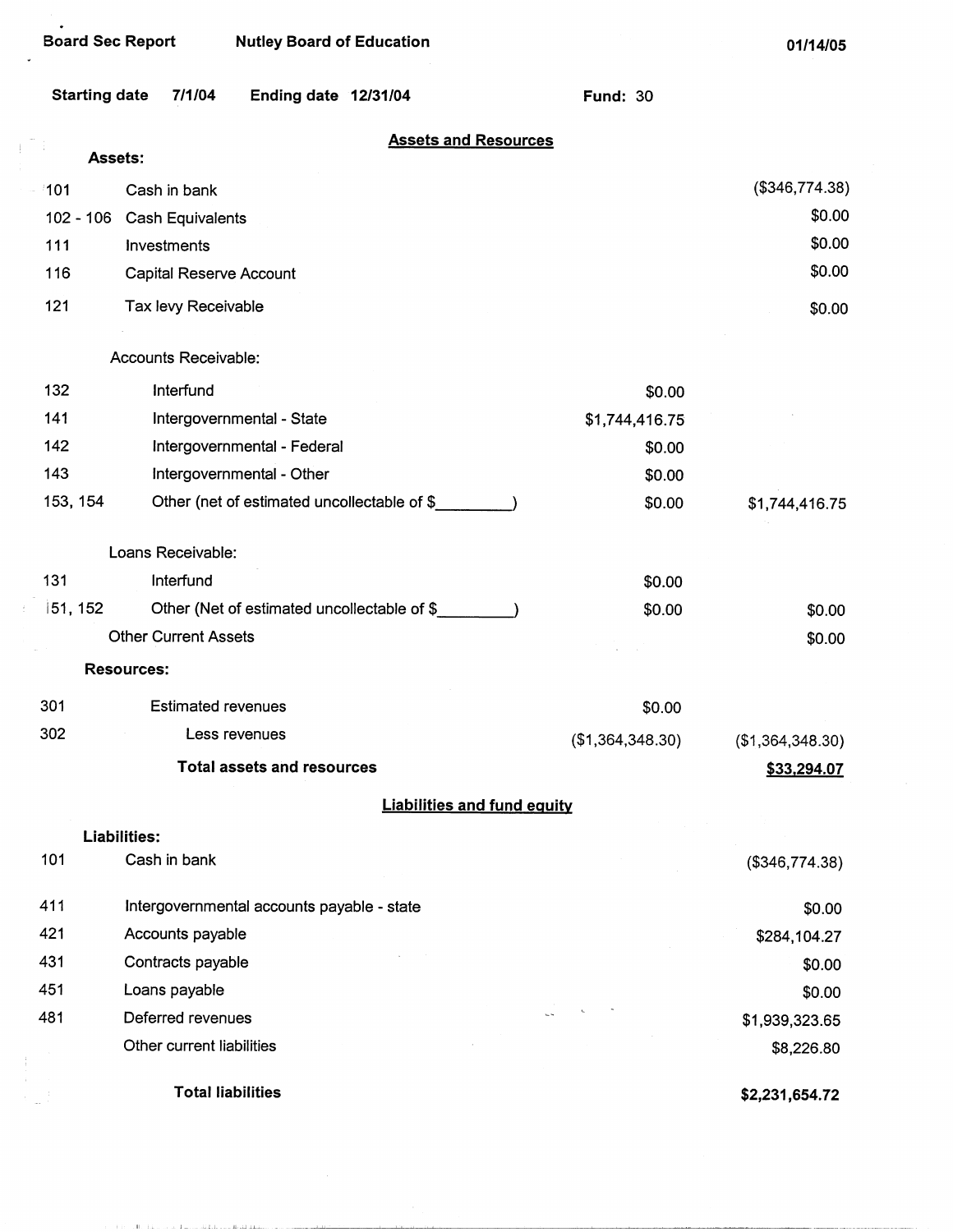| Board Sec Report | <b>Nutley Board of Education</b> |
|------------------|----------------------------------|
|------------------|----------------------------------|

| <b>Starting date</b> | 7/1/04 | Ending date 12/31/04 |  |  |
|----------------------|--------|----------------------|--|--|
|----------------------|--------|----------------------|--|--|

**Fund: 30** 

#### **Fund Balance:**

| Appropriated:                   |                                                        |                  |                  |                  |                  |
|---------------------------------|--------------------------------------------------------|------------------|------------------|------------------|------------------|
| 753,754                         | Reserve for encumbrances                               |                  |                  | (\$93,224.50)    |                  |
| 761                             | Capital reserve account - July                         |                  |                  | \$0.00           |                  |
| 604                             | Add: Increase in capital reserve                       |                  |                  | \$0.00           |                  |
| 307                             | Less: Budgeted w/d from capital reserve eligible costs |                  |                  | \$0.00           |                  |
| 309                             | Less: Budgeted w/d from capital reserve excess costs   |                  |                  | \$0.00           | \$0.00           |
| 762                             | Adult education programs                               |                  |                  | \$0.00           |                  |
| 751,752,76x                     | Other reserves                                         |                  |                  | (\$1,678,717.60) |                  |
| 601                             | Appropriations                                         |                  | \$1,846,833.26   |                  |                  |
| 602                             | Less: Expenditures                                     | (\$1,820,161.99) |                  |                  |                  |
|                                 | Encumbrances                                           | (\$180, 193.77)  | (\$2,000,355.76) | (\$153,522.50)   |                  |
|                                 | <b>Total appropriated</b>                              |                  |                  | (\$1,925,464.60) |                  |
|                                 | Unappropriated:                                        |                  |                  |                  |                  |
| 770                             | Fund balance, July 1                                   |                  |                  | \$0.00           |                  |
| 303                             | <b>Budgeted fund balance</b>                           |                  |                  | (\$272,896.05)   |                  |
|                                 | <b>Total fund balance</b>                              |                  |                  |                  | (\$2,198,360.65) |
|                                 | <b>Total liabilities and fund equity</b>               |                  |                  |                  | \$33,294.07      |
|                                 | <b>Recapitulation of Budgeted Fund Balance:</b>        |                  |                  |                  |                  |
|                                 |                                                        |                  | <b>Budgeted</b>  | <b>Actual</b>    | <b>Variance</b>  |
| Appropriations                  |                                                        |                  | \$1,846,833.26   | \$2,000,355.76   | (\$153,522.50)   |
| Revenues                        |                                                        |                  | \$0.00           | (\$1,364,348.30) | \$1,364,348.30   |
| Subtotal                        |                                                        |                  | \$1,846,833.26   | \$636,007.46     | \$1,210,825.80   |
|                                 | Change in capital reserve account:                     |                  |                  |                  |                  |
|                                 | Plus - Increase in reserve                             |                  | \$0.00           | \$0.00           | \$0.00           |
|                                 | Less - Withdrawal from reserve                         |                  | \$0.00           | \$0.00           |                  |
| Subtotal                        |                                                        |                  | \$1,846,833.26   | \$636,007.46     | \$1,210,825.80   |
| Less: Adjustment for prior year |                                                        |                  | (\$1,573,937.21) | (\$1,573,937.21) |                  |

Budgeted fund balance

 $\frac{\partial}{\partial \theta}$  $\boldsymbol{\varDelta}$ 

Prepared and submitted by :

Board Secretary

\$1,210,825.80

(\$937,929.75}

Date

\$272,896.05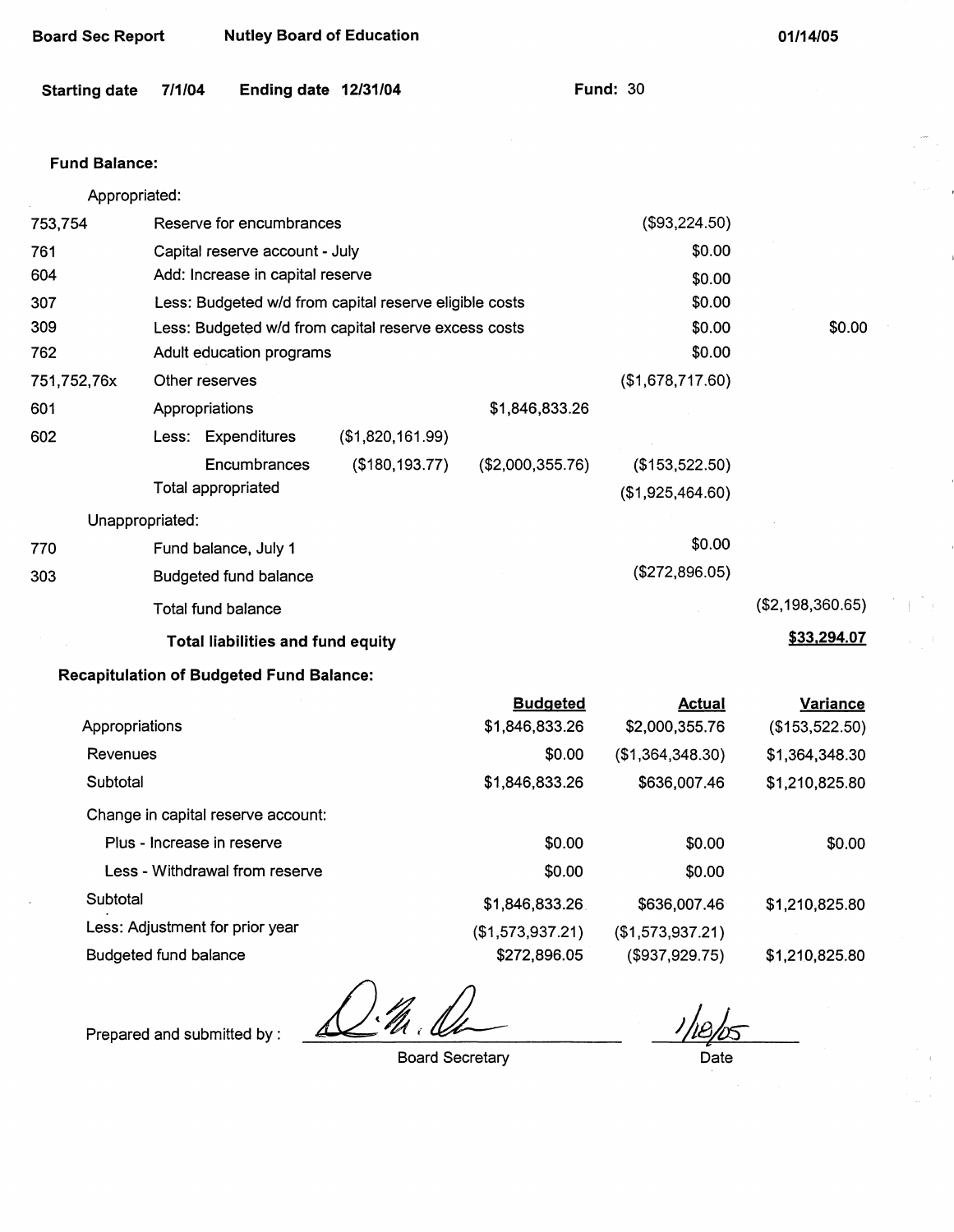$\bar{1}$ 

| <b>Board Sec Report</b> | <b>Nutley Board of Education</b>            |                 | 01/14/05    |
|-------------------------|---------------------------------------------|-----------------|-------------|
| <b>Starting date</b>    | 7/1/04<br>Ending date 12/31/04              | <b>Fund: 40</b> |             |
| Assets:                 | <b>Assets and Resources</b>                 |                 |             |
| 101                     | Cash in bank                                |                 | \$68,570.38 |
| $102 - 106$             | <b>Cash Equivalents</b>                     |                 | \$0.00      |
| 111                     | Investments                                 |                 | \$0.00      |
| 116                     | Capital Reserve Account                     |                 | \$0.00      |
| 121                     | Tax levy Receivable                         |                 | \$0.00      |
|                         |                                             |                 |             |
|                         | Accounts Receivable:                        |                 |             |
| 132                     | Interfund                                   | \$0.00          |             |
| 141                     | Intergovernmental - State                   | \$0.00          |             |
| 142                     | Intergovernmental - Federal                 | \$0.00          |             |
| 143                     | Intergovernmental - Other                   | \$0.00          |             |
| 153, 154                | Other (net of estimated uncollectable of \$ | \$0.00          | \$0.00      |
|                         | Loans Receivable:                           |                 |             |
| 131                     | Interfund                                   | \$0.00          |             |
| 151, 152                | Other (Net of estimated uncollectable of \$ | \$0.00          | \$0.00      |
|                         | <b>Other Current Assets</b>                 |                 | \$0.00      |
|                         | <b>Resources:</b>                           |                 |             |
| 301                     | <b>Estimated revenues</b>                   | \$319,560.00    |             |
| 302                     | Less revenues                               | (\$315,893.00)  | \$3,667.00  |
|                         | <b>Total assets and resources</b>           |                 | \$72,237.38 |
|                         | <b>Liabilities and fund equity</b>          |                 |             |
|                         | Liabilities:                                |                 |             |
|                         |                                             |                 |             |
| 411                     | Intergovernmental accounts payable - state  |                 | \$0.00      |
| 421                     | Accounts payable                            |                 | \$0.00      |
| 431                     | Contracts payable                           |                 | \$0.00      |
| 451                     | Loans payable                               |                 | \$0.00      |

 $\chi^2$ 481 Deferred revenues - .... :.·. ,~, <. ,,.:~  $\hat{\mathbf{v}}$ Other current liabllities  $\mathbf{1}$ 

**Total liabilities** 

 $\mathbb{L}$ 

**(\$6,492.92)** 

(\$6,492.92)

\$0.00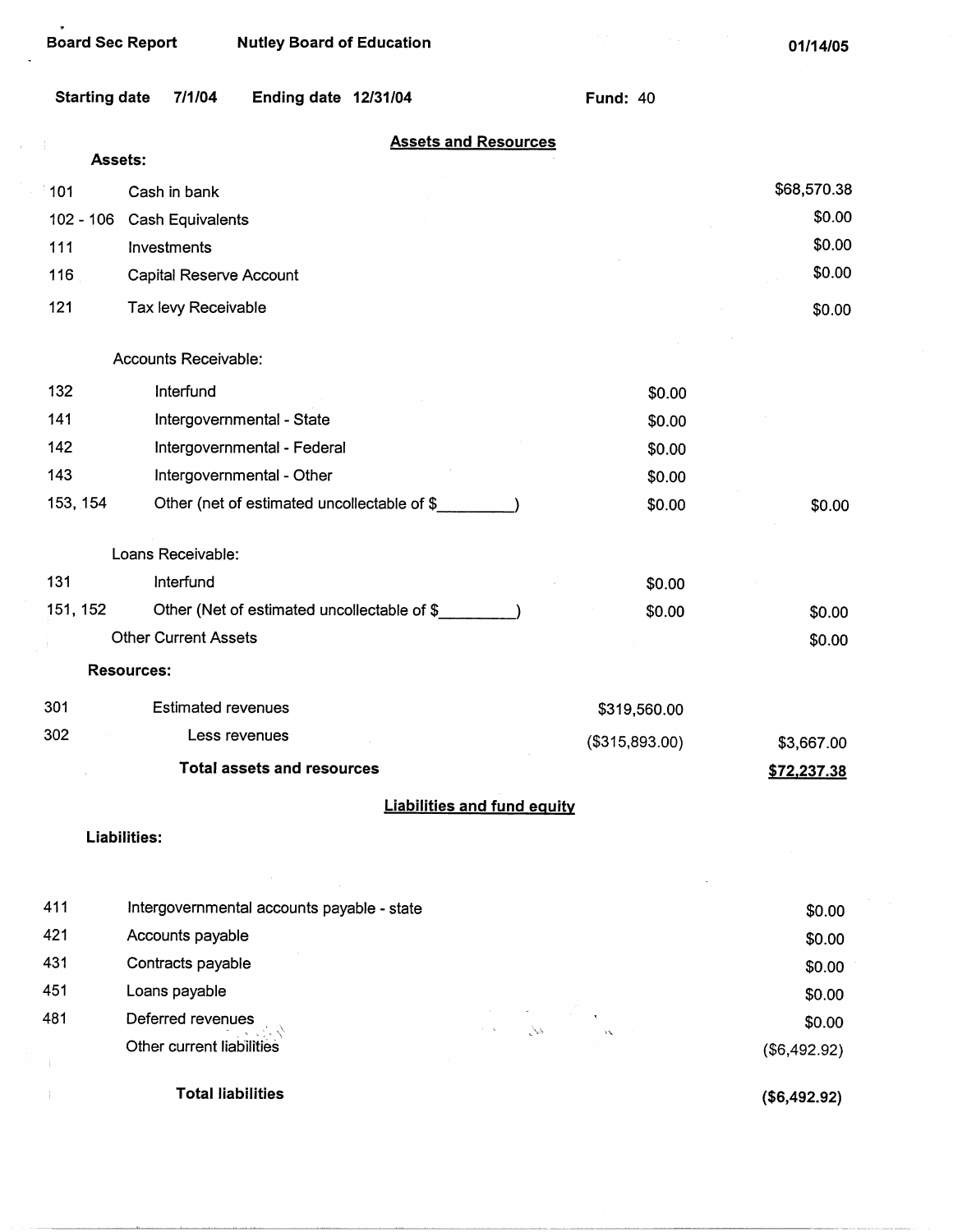| Board Sec Report | <b>Nutley Board of Education</b> |
|------------------|----------------------------------|
|------------------|----------------------------------|

| Starting date 7/1/04 |  | Ending date 12/31/04 |  | <b>Fund: 40</b> |  |
|----------------------|--|----------------------|--|-----------------|--|
|----------------------|--|----------------------|--|-----------------|--|

#### Fund **Balance:**

|             | Appropriated:              |                                                 |                                                        |                 |                |              |
|-------------|----------------------------|-------------------------------------------------|--------------------------------------------------------|-----------------|----------------|--------------|
| 753,754     |                            | Reserve for encumbrances                        |                                                        | \$72,236.75     |                |              |
| 761         |                            | Capital reserve account - July                  |                                                        |                 | \$0.00         |              |
| 604         |                            | Add: Increase in capital reserve                |                                                        |                 | \$0.00         |              |
| 307         |                            |                                                 | Less: Budgeted w/d from capital reserve eligible costs |                 | \$0.00         |              |
| 309         |                            |                                                 | Less: Budgeted w/d from capital reserve excess costs   |                 | \$0.00         | \$0.00       |
| 762         |                            | Adult education programs                        |                                                        |                 | \$0.00         |              |
| 751,752,76x |                            | Other reserves                                  |                                                        |                 | \$0.00         |              |
| 601         |                            | Appropriations                                  |                                                        | \$319,560.00    |                |              |
| 602         |                            | Less: Expenditures                              | (\$247,323.50)                                         |                 |                |              |
|             |                            | Encumbrances                                    | (\$72,236.75)                                          | (\$319,560.25)  | (\$0.25)       |              |
|             |                            | Total appropriated                              |                                                        |                 | \$72,236.50    |              |
|             | Unappropriated:            |                                                 |                                                        |                 |                |              |
| 770         |                            | Fund balance, July 1                            |                                                        |                 | \$6,493.30     |              |
| 303         |                            | <b>Budgeted fund balance</b>                    |                                                        |                 | \$0.00         |              |
|             |                            | <b>Total fund balance</b>                       |                                                        |                 |                | \$78,729.80  |
|             |                            | Total liabilities and fund equity               |                                                        |                 |                | \$72,236.88  |
|             |                            | <b>Recapitulation of Budgeted Fund Balance:</b> |                                                        |                 |                |              |
|             |                            |                                                 |                                                        | <b>Budgeted</b> | <b>Actual</b>  | Variance     |
|             | Appropriations             |                                                 |                                                        | \$319,560.00    | \$319,560.25   | (\$0.25)     |
|             | Revenues                   |                                                 |                                                        | (\$319,560.00)  | (\$315,893.00) | (\$3,667.00) |
|             | Subtotal                   |                                                 |                                                        | \$0.00          | \$3,667.25     | (\$3,667.25) |
|             |                            | Change in capital reserve account:              |                                                        |                 |                |              |
|             | Plus - Increase in reserve |                                                 |                                                        | \$0.00          | \$0.00         | \$0.00       |
|             |                            | Less - Withdrawal from reserve                  |                                                        | \$0.00          | \$0.00         |              |
|             | Subtotal                   |                                                 |                                                        | \$0.00          | \$3,667.25     | (\$3,667.25) |

**Subtotal** 

Less: Adjustment for prior year

Budgeted fund balance

Prepared and submitted by :

 $\frac{1}{2}$ *t*  Date

(\$3,667.25)

(\$3,667.25}

Board Secretary

\$0.00 \$0.00

\$3,667.25 \$0.00 \$3,667.25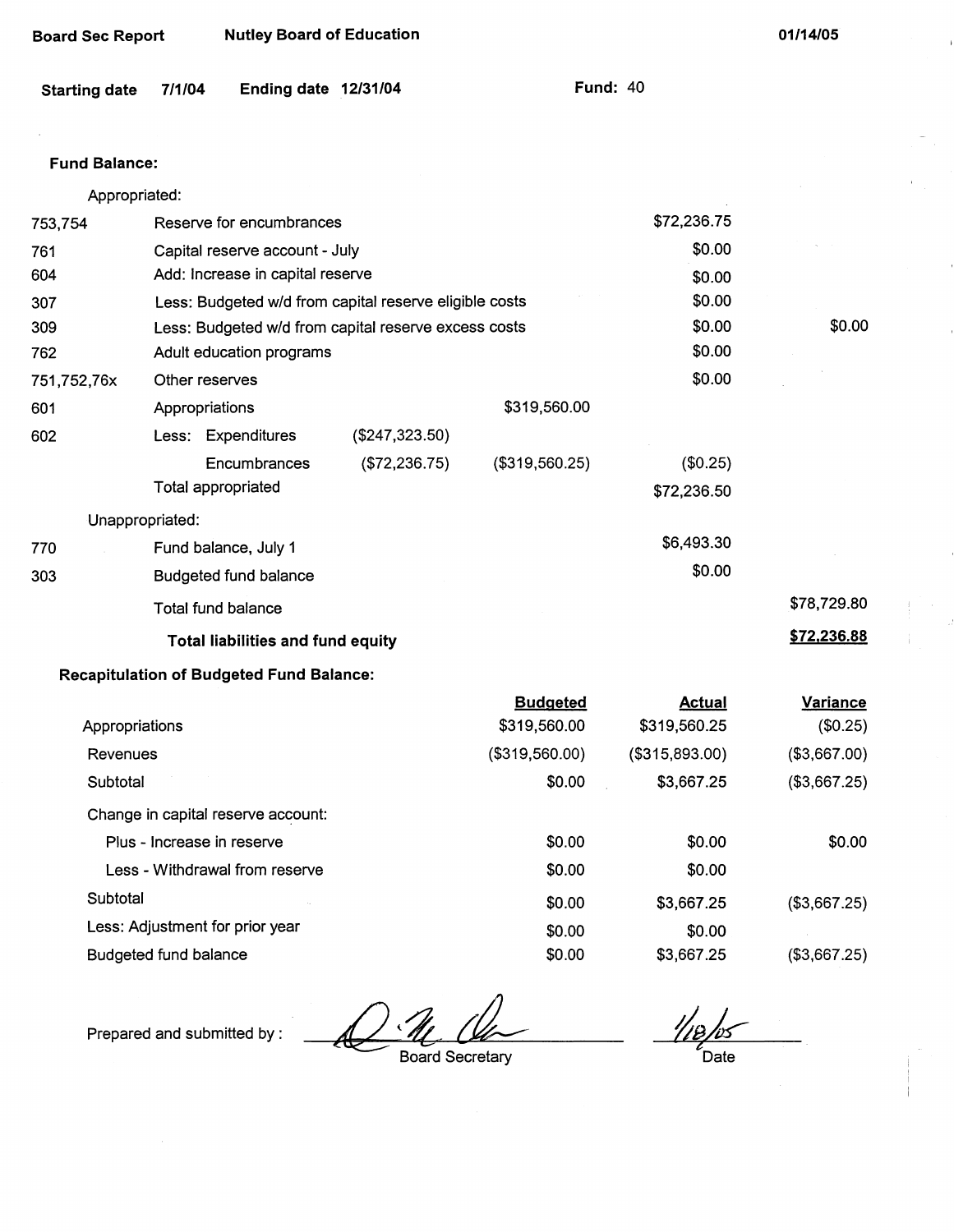| <b>Starting date</b><br>7/1/04         | Ending date 12/31/04                        | <b>Fund: 50</b> |                           |
|----------------------------------------|---------------------------------------------|-----------------|---------------------------|
|                                        | <b>Assets and Resources</b>                 |                 |                           |
| Assets:                                |                                             |                 |                           |
| 101<br>Cash in bank                    |                                             |                 | \$41,246.95               |
| $102 - 106$<br><b>Cash Equivalents</b> |                                             |                 | \$150.00                  |
| 111<br>Investments                     |                                             |                 | \$0.00                    |
| 116<br>Capital Reserve Account         |                                             |                 | \$0.00                    |
| 121<br>Tax levy Receivable             |                                             |                 | \$0.00                    |
| Accounts Receivable:                   |                                             |                 |                           |
| 132<br>Interfund                       |                                             | \$0.00          |                           |
| 141<br>Intergovernmental - State       |                                             | \$0.00          |                           |
| 142                                    | Intergovernmental - Federal                 | \$0.00          |                           |
| 143<br>Intergovernmental - Other       |                                             | \$0.00          |                           |
| 153, 154                               | Other (net of estimated uncollectable of \$ | \$0.00          | \$0.00                    |
| Loans Receivable:                      |                                             |                 |                           |
| 131<br>Interfund                       |                                             | \$0.00          |                           |
| 151, 152                               | Other (Net of estimated uncollectable of \$ | \$0.00          | \$0.00                    |
| <b>Other Current Assets</b>            |                                             |                 | \$17,186.29               |
| <b>Resources:</b>                      |                                             |                 |                           |
| 301<br><b>Estimated revenues</b>       |                                             | \$0.00          |                           |
| 302<br>Less revenues                   |                                             | (\$368,108.53)  | (\$368,108.53)            |
|                                        | <b>Total assets and resources</b>           |                 | ( \$309, 525.29)          |
|                                        | <b>Liabilities and fund equity</b>          |                 |                           |
| Liabilities:                           |                                             |                 |                           |
| 411                                    | Intergovernmental accounts payable - state  |                 |                           |
| 421<br>Accounts payable                |                                             |                 | \$0.00                    |
| 431<br>Contracts payable               |                                             |                 | \$0.00                    |
| 451<br>Loans payable                   |                                             |                 | \$0.00                    |
| 481<br>Deferred revenues               |                                             |                 | \$0.00                    |
| Other current liabilities              |                                             |                 | \$4,051.52<br>\$29,040.42 |
|                                        |                                             |                 |                           |

**Total liabilities** 

**\$33,091.94**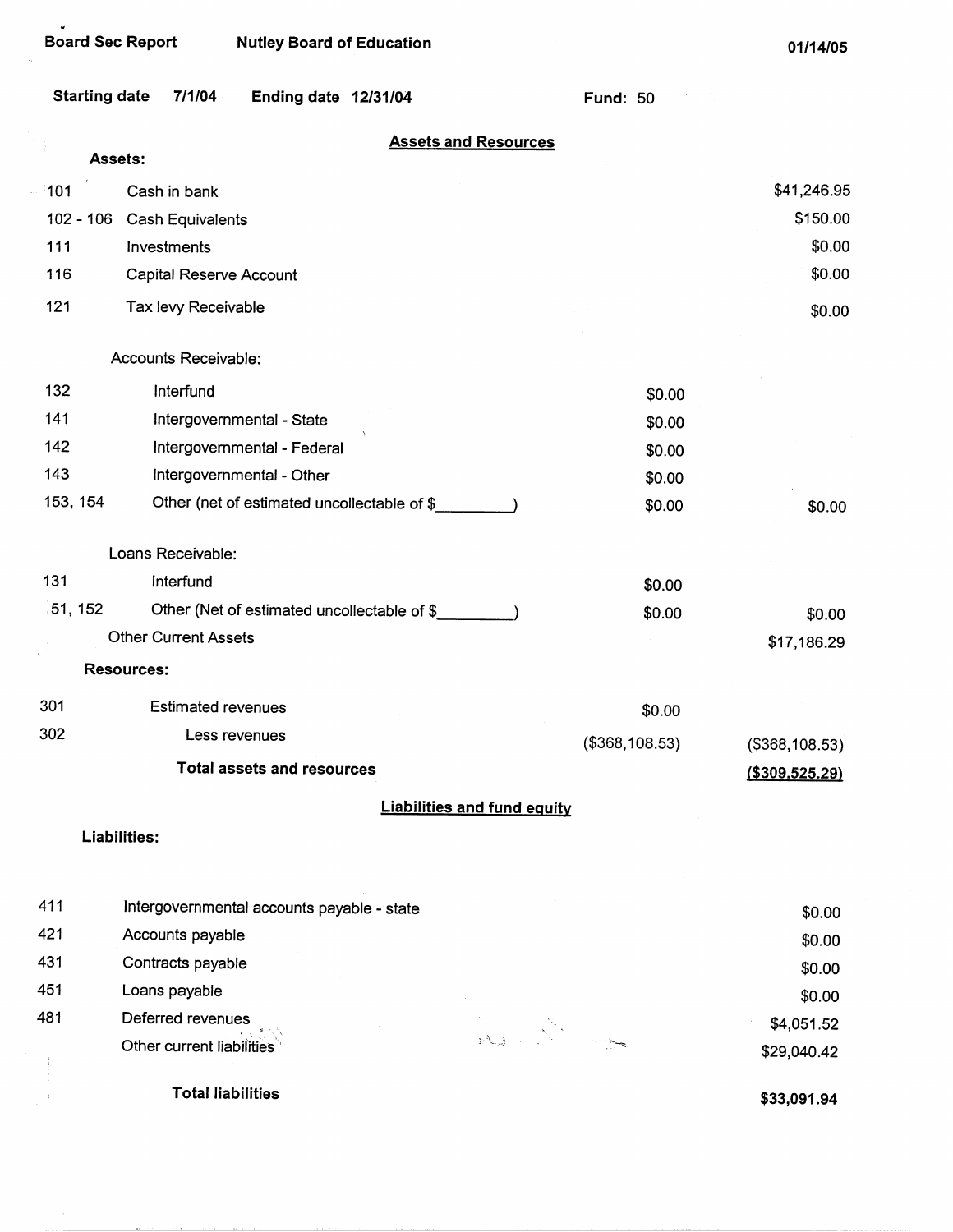| <b>Nutley Board of Education</b> |  | <b>Board Sec Report</b> |  |  |  |  |
|----------------------------------|--|-------------------------|--|--|--|--|
|----------------------------------|--|-------------------------|--|--|--|--|

| <b>Starting date</b> | 7/1/04 | Ending date 12/31/04 |  |  |
|----------------------|--------|----------------------|--|--|
|----------------------|--------|----------------------|--|--|

**Fund: 50** 

## **Fund Balance:**

|                | Appropriated:                                          |                |                 |                 |                 |
|----------------|--------------------------------------------------------|----------------|-----------------|-----------------|-----------------|
| 753,754        | Reserve for encumbrances                               |                |                 | \$244,245.78    |                 |
| 761            | Capital reserve account - July                         |                |                 | \$0.00          |                 |
| 604            | Add: Increase in capital reserve                       |                |                 | \$0.00          |                 |
| 307            | Less: Budgeted w/d from capital reserve eligible costs |                |                 | \$0.00          |                 |
| 309            | Less: Budgeted w/d from capital reserve excess costs   |                |                 | \$0.00          | \$0.00          |
| 762            | Adult education programs                               |                |                 | \$0.00          |                 |
| 751,752,76x    | Other reserves                                         |                |                 | \$0.00          |                 |
| 601            | Appropriations                                         |                | \$317.50        |                 |                 |
| 602            | Less: Expenditures                                     | (\$342,617.23) |                 |                 |                 |
|                | Encumbrances                                           | (\$244,563.28) | (\$587,180.51)  | (\$586, 863.01) |                 |
|                | <b>Total appropriated</b>                              |                |                 | (\$342,617.23)  |                 |
|                | Unappropriated:                                        |                |                 |                 |                 |
| 770            | Fund balance, July 1                                   |                |                 | \$0.00          |                 |
| 303            | <b>Budgeted fund balance</b>                           |                |                 | \$0.00          |                 |
|                | <b>Total fund balance</b>                              |                |                 |                 | (\$342,617.23)  |
|                | <b>Total liabilities and fund equity</b>               |                |                 |                 | (\$309,525.29)  |
|                | <b>Recapitulation of Budgeted Fund Balance:</b>        |                |                 |                 |                 |
|                |                                                        |                | <b>Budgeted</b> | <b>Actual</b>   | <b>Variance</b> |
| Appropriations |                                                        |                | \$317.50        | \$587,180.51    | (\$586, 863.01) |
| Revenues       |                                                        |                | \$0.00          | (\$368,108.53)  | \$368,108.53    |
| Subtotal       |                                                        |                | \$317.50        | \$219,071.98    | (\$218,754.48)  |
|                | Change in capital reserve account:                     |                |                 |                 |                 |
|                | Plus - Increase in reserve                             |                | \$0.00          | \$0.00          | \$0.00          |
|                | Less - Withdrawal from reserve                         |                | \$0.00          | \$0.00          |                 |
| Subtotal       |                                                        |                | \$317.50        | \$219,071.98    | (\$218,754.48)  |
|                | Less: Adjustment for prior year                        |                | (\$317.50)      | (\$317.50)      |                 |
|                | <b>Budgeted fund balance</b>                           |                | \$0.00          | \$218,754.48    | (\$218,754.48)  |

Prepared and submitted by :

! [B] **Date** 

Board Secretary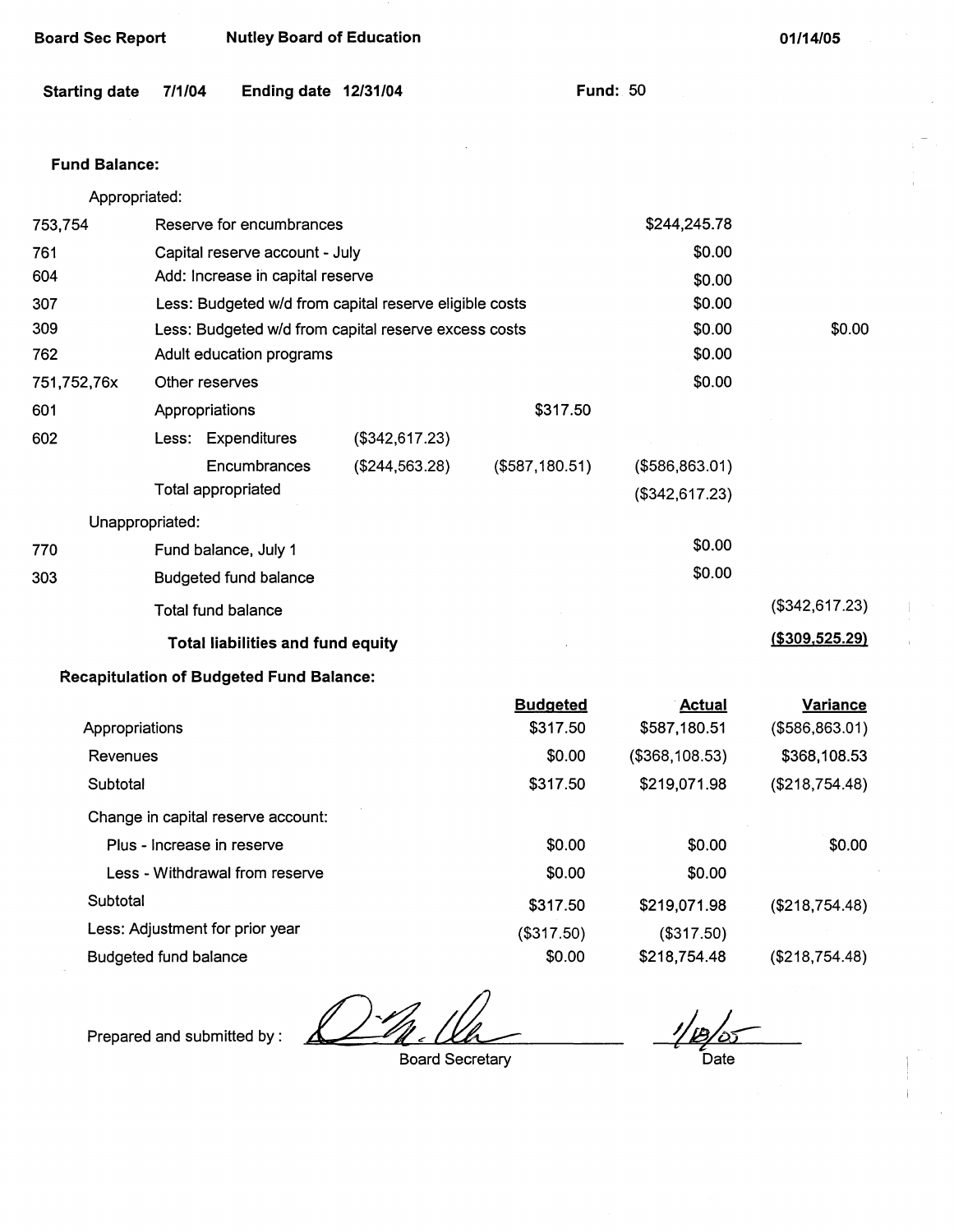| <b>Starting date</b> | 7/1/04                                     | Ending date 12/31/04                        |                                    | <b>Fund: 55</b> |                  |
|----------------------|--------------------------------------------|---------------------------------------------|------------------------------------|-----------------|------------------|
| Assets:              |                                            |                                             | <b>Assets and Resources</b>        |                 |                  |
| 101                  | Cash in bank                               |                                             |                                    |                 |                  |
| $102 - 106$          | Cash Equivalents                           |                                             |                                    |                 | \$129,541.03     |
| 111                  | Investments                                |                                             |                                    |                 | \$500.00         |
| 116                  | Capital Reserve Account                    |                                             |                                    |                 | \$0.00           |
| 121                  | Tax levy Receivable                        |                                             |                                    |                 | \$0.00<br>\$0.00 |
|                      |                                            |                                             |                                    |                 |                  |
|                      | Accounts Receivable:                       |                                             |                                    |                 |                  |
| 132                  | Interfund                                  |                                             |                                    | \$38,836.94     |                  |
| 141                  |                                            | Intergovernmental - State                   |                                    | \$0.00          |                  |
| 142                  |                                            | Intergovernmental - Federal                 |                                    | \$0.00          |                  |
| 143                  |                                            | Intergovernmental - Other                   |                                    | \$0.00          |                  |
| 153, 154             |                                            | Other (net of estimated uncollectable of \$ |                                    | \$0.00          | \$38,836.94      |
|                      | Loans Receivable:                          |                                             |                                    |                 |                  |
| 131                  | Interfund                                  |                                             |                                    | \$0.00          |                  |
| 51, 152              |                                            | Other (Net of estimated uncollectable of \$ |                                    | \$0.00          | \$0.00           |
|                      | <b>Other Current Assets</b>                |                                             |                                    |                 | \$0.00           |
|                      | <b>Resources:</b>                          |                                             |                                    |                 |                  |
| 301                  | <b>Estimated revenues</b>                  |                                             |                                    | \$0.00          |                  |
| 302                  | Less revenues                              |                                             |                                    | (\$250,921.38)  | (\$250,921.38)   |
|                      |                                            | <b>Total assets and resources</b>           |                                    |                 | $($ \$82,043.41) |
|                      |                                            |                                             | <b>Liabilities and fund equity</b> |                 |                  |
|                      | Liabilities:                               |                                             |                                    |                 |                  |
| 411                  | Intergovernmental accounts payable - state |                                             |                                    |                 |                  |
| 421                  | Accounts payable                           |                                             |                                    |                 | \$0.00           |
| 431                  | Contracts payable                          |                                             |                                    |                 | \$0.00           |
| 451                  | Loans payable                              |                                             |                                    |                 | \$0.00           |
| 481                  | Deferred revenues                          |                                             |                                    |                 | \$0.00           |
|                      | Other current liabilities                  |                                             | Red Barbara                        |                 | \$0.00           |
|                      |                                            |                                             |                                    |                 | \$241,993.34     |

Total liabilities

 $\frac{1}{2}$ 

**\$241,993.34**